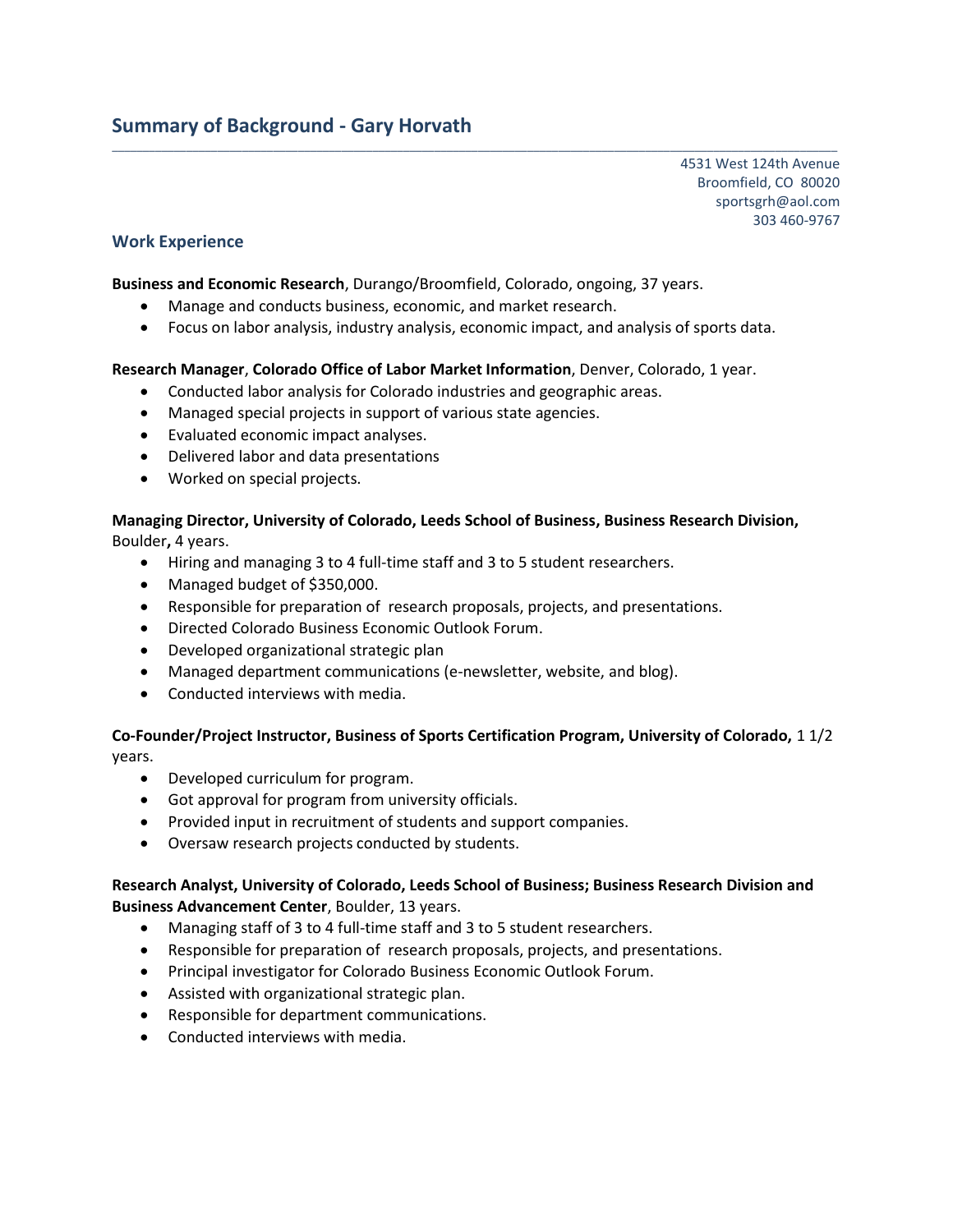## **Marketing Analyst, Mile High Equipment Company**, Denver, Colorado, 3 years.

- Prepared monthly and annual domestic and international sales and order forecasts by major product categories (\$40 million).
- Prepared monthly market share analysis.
- Helped initiate and manage equipment leasing program for distributors.
- Prepared government bids.
- Developed product mix and sales analysis.
- **•** Tracked distributor inventories.
- Developed methodology for evaluating potential sales for regional marketing managers.
- Assisted with strategic planning efforts.

## **Director of Racquet Sports, Tamarron Resort**, Durango, Colorado, 13 years.

- Managed racquet sports programs for five-star resort.
- Responsible for preparation of annual budget and presentation of performance-to-budget at monthly budget meetings with General Manager, CFO, and President.
- Attended weekly department manager meetings; reported on activities and performance-tobudget.
- Responsible for hiring, staffing, and management of staff of 3 to people.
- Managed retail outlet.
- Coordinated group sales efforts with the reservations and conference sales department.
- **Chair of Energy Task Force (ETF)**, directed cross functional team that reduced the company's energy consumption through conservation efforts and the installation of new equipment, chaired committee 3 years; received state and national recognition for ETF's work.
- **Member of Quality Assurance Task Force**, committee that developed metrics for measuring staff performance against quality standards; chaired subcommittee that directed employee satisfaction survey, served on committee 2 years.
- **Co-Director of Tamarron/Miller Lite** 10K mountain race for 150 runners, five years.
- **Committee member for Ken Stabler Coors Tamarron Classic**, fund-raising event for local charity.

**Adjunct Faculty, Fort Lewis College**, Durango, Colorado, taught 1-2 business statistics classes each academic year for 7 years.

## **Education**

**Master of Business Administration**, general business with an emphasis in marketing and finance, University of Colorado.

Worked as research assistant.

**Master of Education**, education with emphasis in athletic administration, Oregon State University.

- Worked as a research assistant.
- Played on club volleyball team.

**Bachelor of Arts**, mathematics, Fort Lewis College.

- Received academic and athletic scholarships.
- Worked as dorm advisor.
- Served on student senate.
- Member and captain of men's tennis team/All Conference and Academic Honor roll.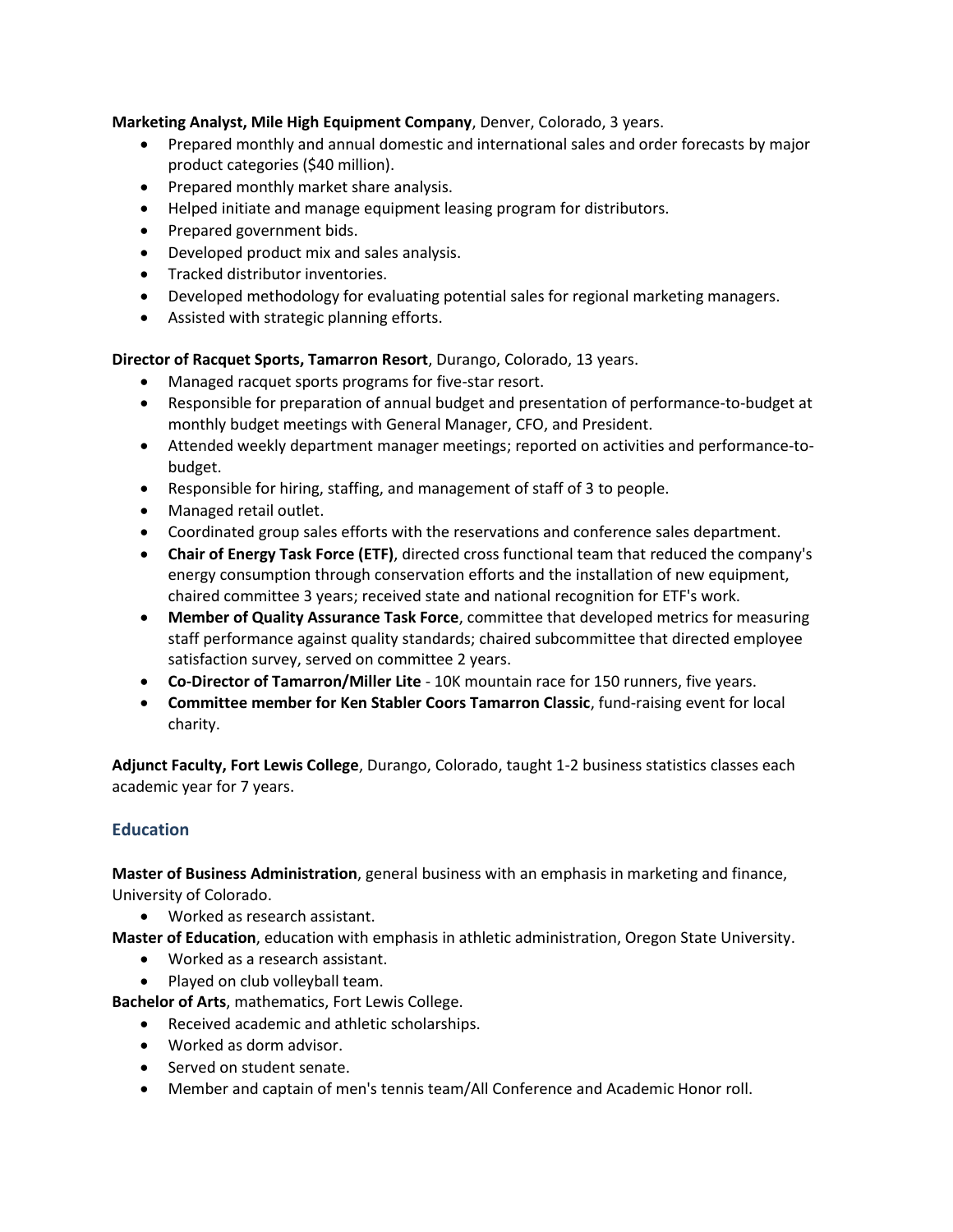### **Professional Development and Continuing Education**

**LED Partnership Workshop**, attended workshop for users of Local Employment Dynamics data set.

**Leadership Broomfield**, participant in local leadership development program.

**50 for Colorado**, participant in statewide leadership development program.

**National Association of Business Economists,** attended 9 national annual policy meetings.

**Denver Association of Business Economists,** attended over 25 monthly Colorado meetings.

**Colorado Chapter American Marketing Association,** attended over 15 monthly Colorado meetings.

**Association of University and Business Economic Research ,** attended 10 national meetings.

**State Demographer's Annual Meeting**, attended 14 meetings.

**State Economic Development Council of Colorado,** attended over 15 state and regional meetings.

**UEDA/NAMTAC Annual Conference,** attended two conferences.

**JIT/TQC,** week-long intensive training seminar, Denver, CO.

**USPTA World and Regional Conferences**, attended over 50 annual world, regional, and local conferences.

**USTA Tennis Teachers Conference**, attended 1 international conference.

**USAV High Performance Coaches Clinics**, attended 6 national conferences.

**WTCA Baseline Certification,** completed comprehensive online course to support coaches who work with women tennis players.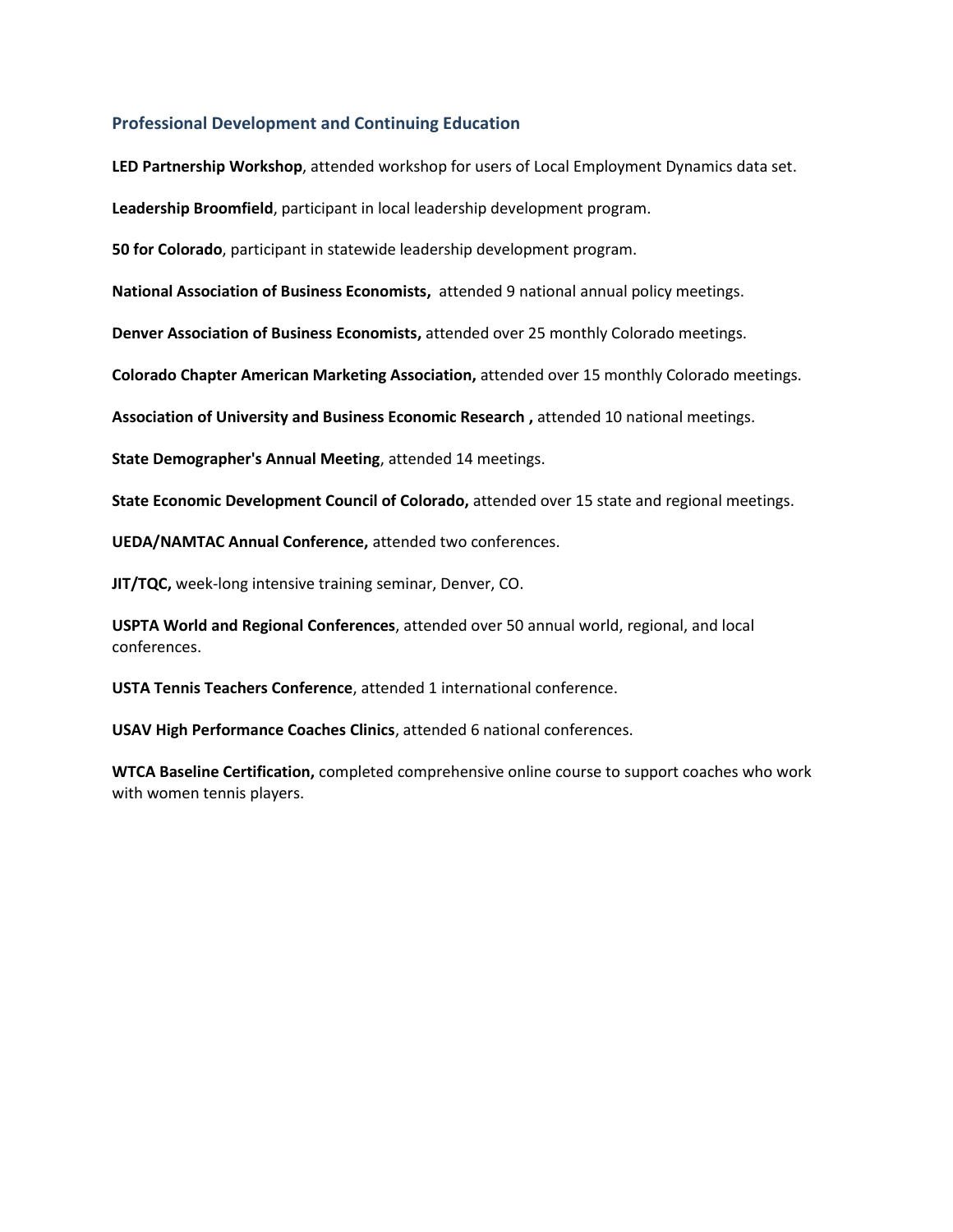#### **Community Involvement**

**Colorado media -** Wrote op-ed columns and quoted Colorado media, 20+ years, current.

**Adams County Economic Development Corporation**, 4 years - current.

**Colorado Advanced Industries**, Chair of Photonics/Electronics Committee for grant funding for early stages companies, 6 years - current.

**Colorado Photonics Industry Association**, Co-Founder, Officer, and Board Member, 20+ years, current.

**Adams County Education Consortium,** participant in ACEC meetings, 8 years, current.

**Economic Development Council of Colorado,** Board Member, 4 years.

**Colorado Blueprint Committees,** Served on multiple ad hoc committees/groups for the Colorado Blueprint Bottom-up strategic planning process for the Governor's Office of Economic Development, 2 years.

**Northwest Denver Business Partnership,** Board Member, 2 years.

**Broomfield Economic Development Corporation,** Board Member, 3 years.

**Renewable and Sustainable Energy Institute (RASEI) at University of Colorado,** Affiliate, 3 years**.**

**School Accountability Committee, The Academy of Charter Schools,** Committee Chair, 3 years.

**USA PPTA -** Founder, President of certification trade association for platform tennis instructors, 5 years.

**APTA** - National Board Member, Platform tennis governing body, 13 years.

**USPTA -** National Executive Committee (2 years), Divisional Board Officer/Committee Chair 20 years.

**American Marketing Association,** Officer, 1 year, member 20 years. **Net Results,** Charter Board Member, After-school program for At-Risk Children, 1 year.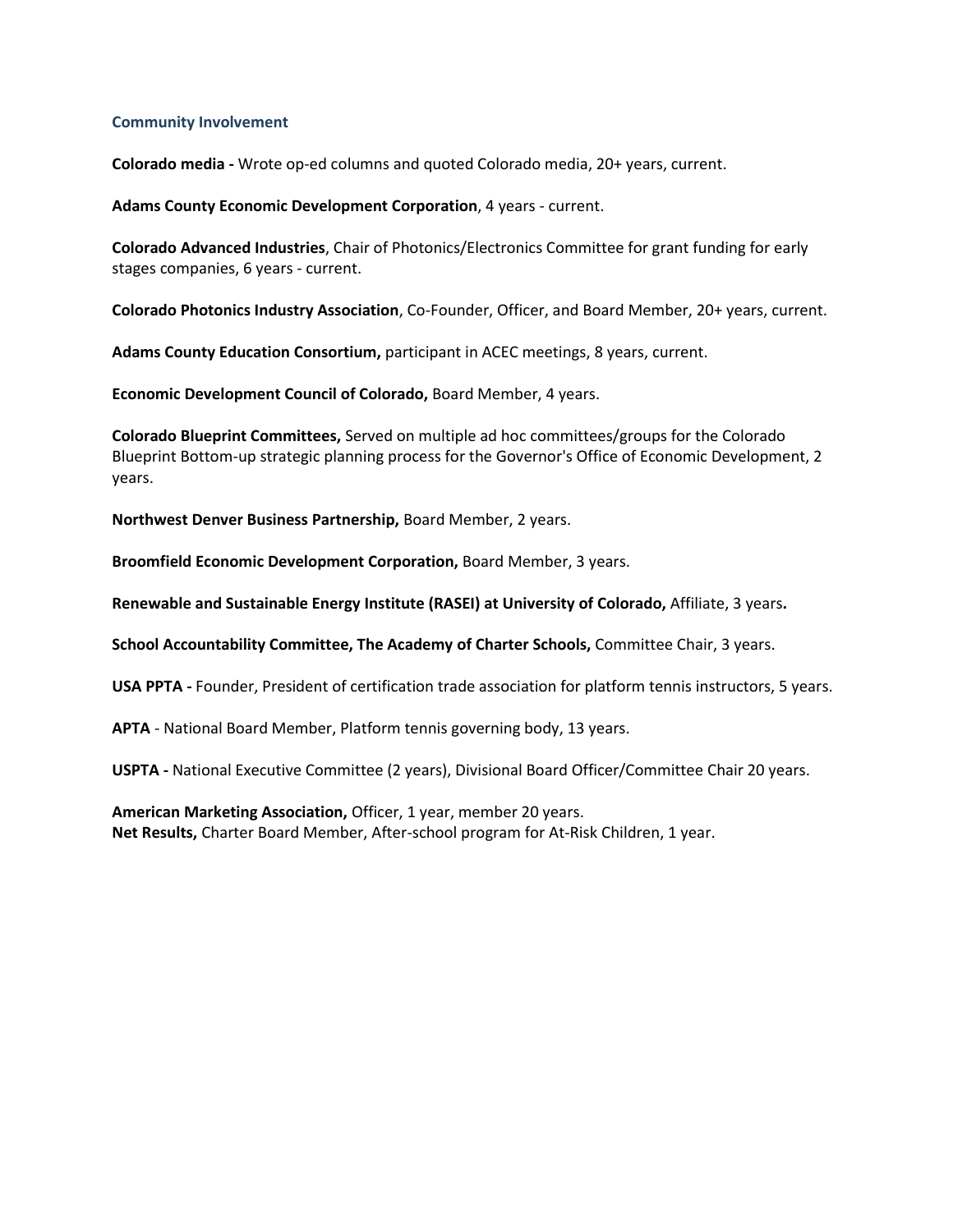## **Professional Recognition**

**Colorado Photonics Industry Association Founder's Award,** contributions to the Colorado Photonics Industry, 2006.

**NAMTAC (UEDA) Project of the Year**, development of the Colorado photonics cluster.

**USPTA Intermountain Division, Professional of the Year**, contributions to the tennis profession in Intermountain Region, 1993.

**CTA - Clyde Rogers Award**, contributions to recreational tennis in Colorado, 1991.

**USPTA Master Professional**, ongoing contributions to the tennis profession, 1991.

**State of Colorado, Technology Transfer of the 1980's**, contributions of Tamarron Energy Task Force to energy conservation, 1984.

**U.S. Department of Energy, Technology Transfer of the 1980's**, contributions of Tamarron Energy Task Force to energy conservation, 1984.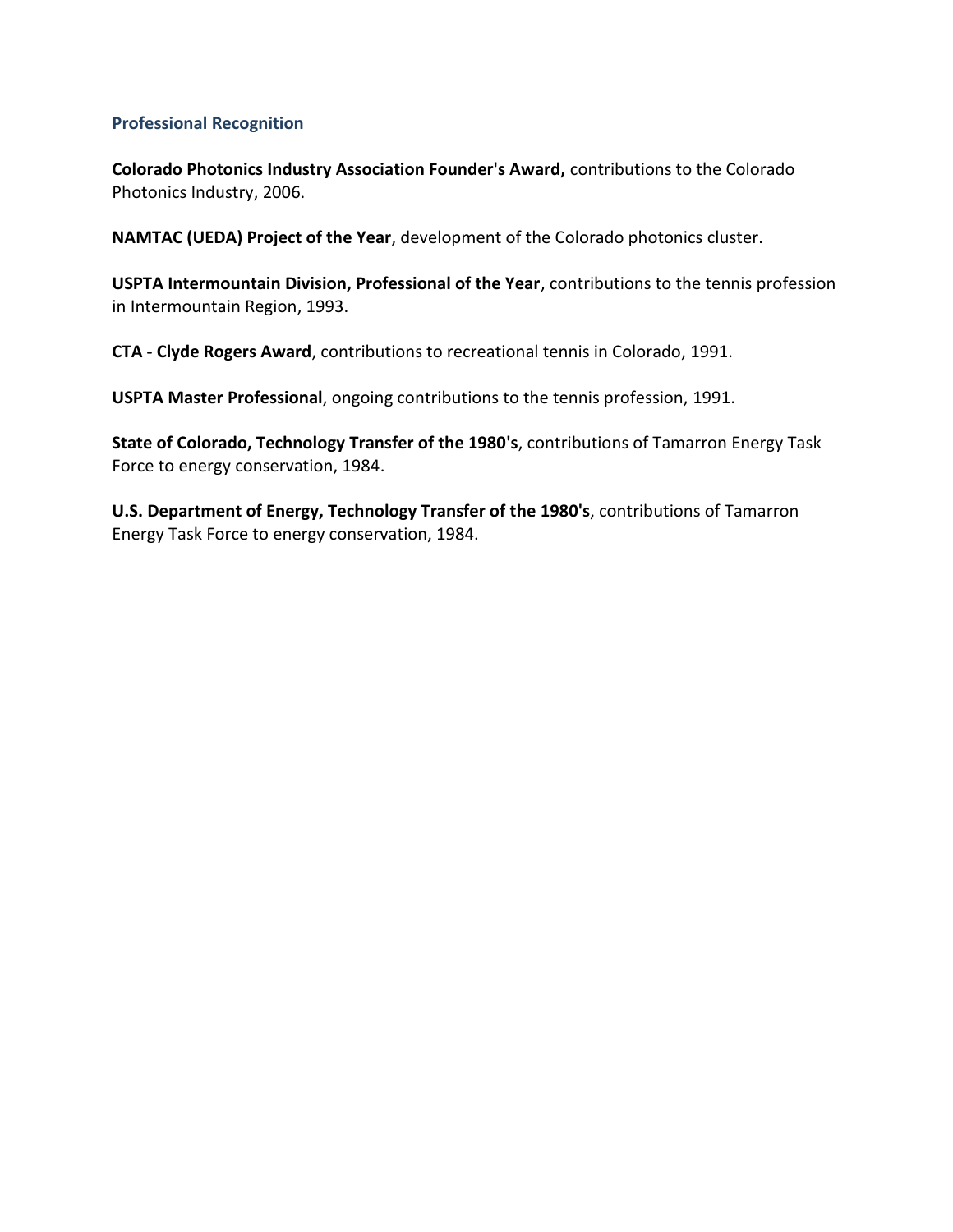## **Presentations**

"Colorado Economy and Employment Data Through March 2017," 40 minute presentation to presidents and officers of Colorado First Bank, May 2017.

"Colorado Economic Update - Focus on Manufacturing," 35 minute presentation to the Colorado Advanced Manufacturing Association, March 2017.

"Colorado Economic Forecast 2017 - Just the Facts!" 40 minute presentation to the Larimer County Workforce Board, February 2017.

"Colorado and Boulder Economic Update," 45 minute presentation to Boulder Area Human Resource Association, June 2015.

"Realities of U.S. and Colorado Economies," 30 minute presentation to Board of Directors, Longmont Area Economic Council, Longmont, CO, June 2013.

"Review of U.S. and Colorado Economies," 20 minute presentation to the membership, Brighton Economic Development Corporation, Brighton, CO, May 2013.

"Colorado Economic Outlook 2013," One hour presentation to the Colorado Technical Recruiters' Network - Southern Metro area, monthly meeting, Englewood, CO, May 2013.

"Colorado Economic Outlook 2013," One hour presentation to the Colorado Technical Recruiters' Network - Northern Metro area, monthly meeting, Broomfield, CO, May 2013.

"Colorado Industries, Occupations, And Completions Workforce Supply And Demand", 45 minute presentation to the Colorado Commission on Higher Education, Denver, CO, February 2013.

"Broomfield Economic Development Corporation Employment Update," 30 minute presentation for BEDC, April 2012.

"Industries and Occupations Transforming the Northern Colorado Economy." 45 minute presentation for the Larimer County Workforce Board, Annual Business Summit, Loveland, CO, February 2012.

"Colorado Economic Forecast 2012," One hour presentation to the Colorado Technical Recruiters' Network - Southern Metro area, monthly meeting, Englewood, CO, February 2012.

"Colorado Economic Forecast 2012," One hour presentation to the Colorado Technical Recruiters' Network - Northern Metro area, monthly meeting, Broomfield, CO, January 2012.

"State of Manufacturing in Colorado." One hour presentation to the Adams County Economic Development Membership, Annual Meeting, Westminster, CO, November 2011.

"Colorado -State of the Economy." One hour presentation to Adams County Education Consortium, Westminster, CO, October 2011.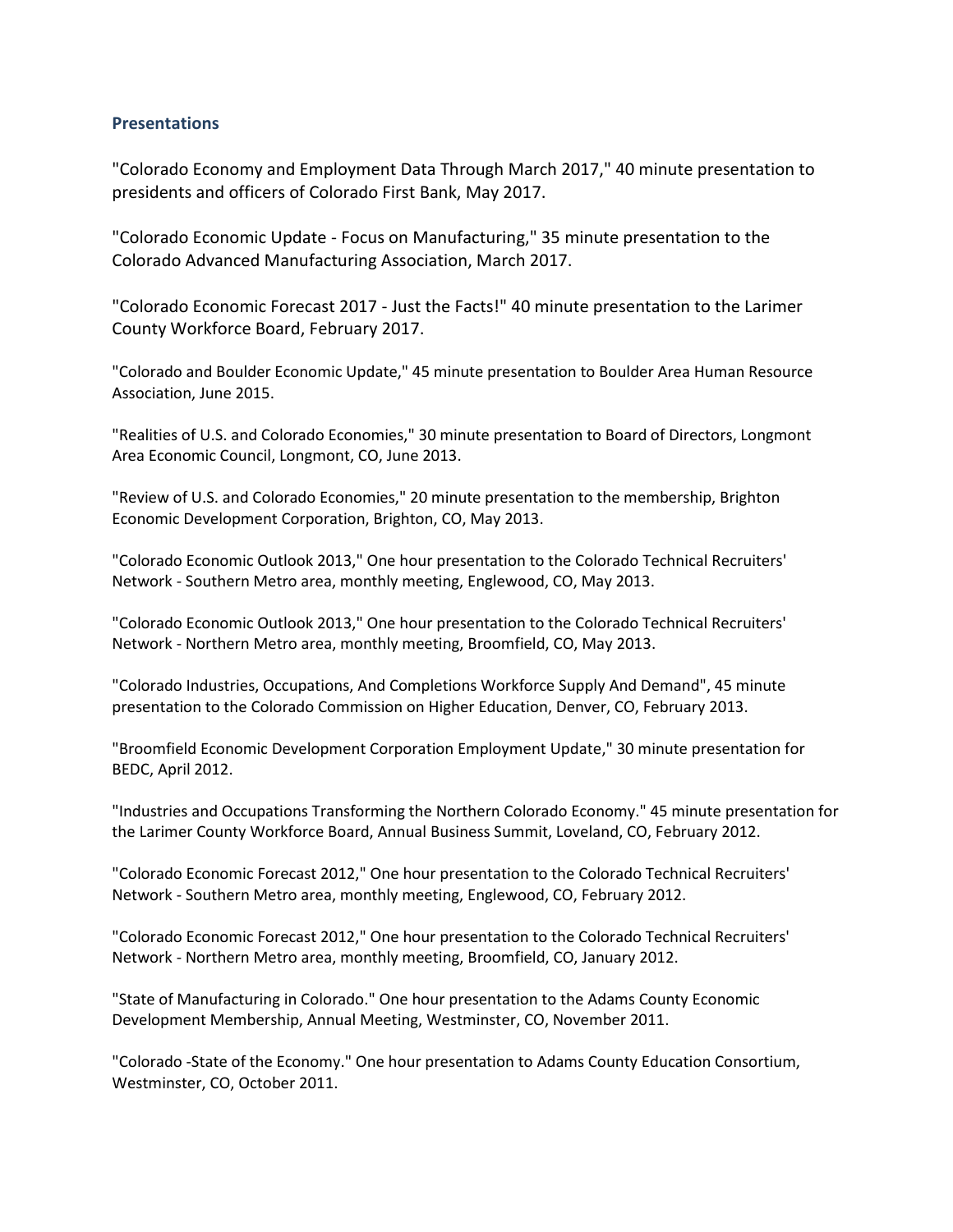"Midyear Economic Update: Implications for the IT and Mobile Industries," 45 minute presentation to Rocky Mountain Information Managers Association, Denver, CO, August 2011.

"Colorado Economic Review," One hour presentation to the Colorado Rural Workforce Consortium Workforce Investment Board Annual Conference, Vail, CO, June 2011.

"Colorado and Boulder Economic Update," 45 minute presentation to Boulder Area Human Resource Association, June 2011.

"Why Photonics Matters to the Colorado Economy," 45 minute presentation to Colorado Photonics Industry Association, Boulder, CO, May 2011.

"The Rocky Colorado Economy." 30 minute presentation to the Broomfield Economic Development Corporation, Broomfield, CO, September 2010.

Where is the Colorado Economy Headed?" Two 35-minute presentations to the Castle Rock Economic Development Corporation, Castle Rock, CO, July 2010 and June 2011.

"Colorado's Economy - Economic Drivers of the Economy." Three hour presentation to loan officers at Guaranty Bank discussing how to use research and data to better understand their client's markets, Longmont, CO, March 2010.

"Colorado Data Mining Project - Jobs and Occupations" - Nine 45-60 minute presentations were made to Colorado Workforce Centers across the state, as well as the state conference, June - November 2009.

"Colorado Labor Trends," 35 minute presentation to Career Theories classes, Boulder, CO, April 2009. "Colorado Economic Forecast," 1 hour presentation to Fifty for Colorado, Boulder, CO, January 2009.

"Forecast Accuracy – Colorado Business Economic Outlook," chaired panel discussion on forecast accuracy and made 20 minute presentation of working paper at AUBER annual conference, Bellingham, WA, October 2008.

"Boulder's Economic Drivers," 25-minute presentation at the Boulder Economic Summit on industry sectors and clusters that drive the Boulder economy, May 2008

"Advanced Technology in Colorado and Boulder County," 30 minute presentation to Longmont Area Economic Council Board of Directors, May 2007.

"Advanced Technology in Colorado and Boulder County," 30 minute presentation to Boulder County Workforce Development Board, May 2007.

"Impact of Federal Facilities on Denver Metro Area," 30 minute presentation to Denver Federal Board, Denver, CO, March 2007.

"Colorado's Nanotechnology Roadmap," 30 minute presentation to CORE and DABE, Denver, CO, presentations made in December 2006 and February 2007.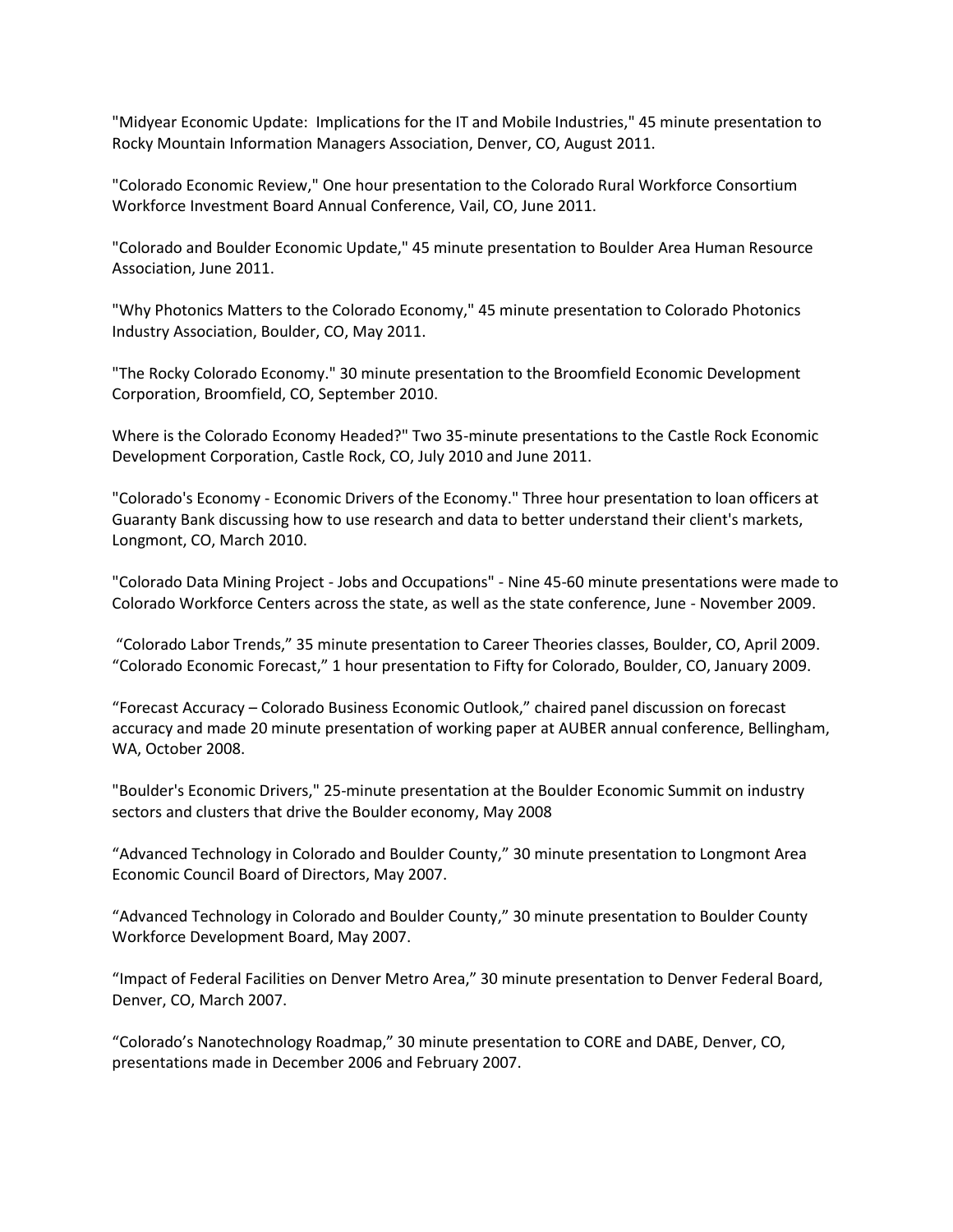"Colorado's High Tech Economy," 45 minute presentation to Fifty for Colorado Technology session, Boulder, CO, October 2006.

"Unveiling Colorado's Nanotechnology Roadmap," 30 minute presentation to announce the strategic plan for nanotechnology in Colorado as part of the Governor's Tech Week, Denver, CO, September, 2006.

"The Future of the Electronics Industry in Colorado," 45 minute presentation to Rocky Mountain Chapter of IMAPS, Louisville, CO, September, 2005.

"Colorado Microenterprise Analysis," 15 minute panel presentation at Colorado MicroCredit Conference, September, 2005.

"Are We Technically Ready?" 45 minute presentation at The Business of Emerging Technologies Conference, Aurora, CO, May 2005.

"Overview of the Boulder Economy," 30 minute presentation to the Boulder Valley Comprehensive Plan Task Force, Boulder, CO, January, 2005.

"The Impact of the Department of Commerce Federal Labs on the City of Boulder, Boulder County, and Colorado,"15 minute presentation to the Boulder City Council, Boulder, CO, July 2002.

"What's the Point of it All? – Finding the Illusive Point," one-hour presentation on probability theory relative to tennis scoring, 2000 USPTA World Conference, Phoenix, AZ, September 2000.

"Colorado Sees the Light – Providing Support for the Colorado Photonics Industry," a 30 minute presentation on the formation of the Colorado Photonics Industry Association, 1999 NAMTAC Spring Conference, Washington, D.C., March 1999.

"What's the Point of it All? Applications of Markovian Chain Theory," 10 minute presentation on sports applications of Markovian Chain Theory, 1999 USPTA Regional Convention, Denver, CO March, 1999.

"Projecting and Managing a Special Project Budget", The USPTA Guide to Country Club Operations, 1989, 1996, 2003.

"Selecting the Right Person for Your Situation", 15-minute presentation for RJ Reilly Symposium, South Salem, NY, October 1988.

"Promoting Special Events", 15-minute presentation for RJ Reilly Symposium, South Salem, NY, October 1988.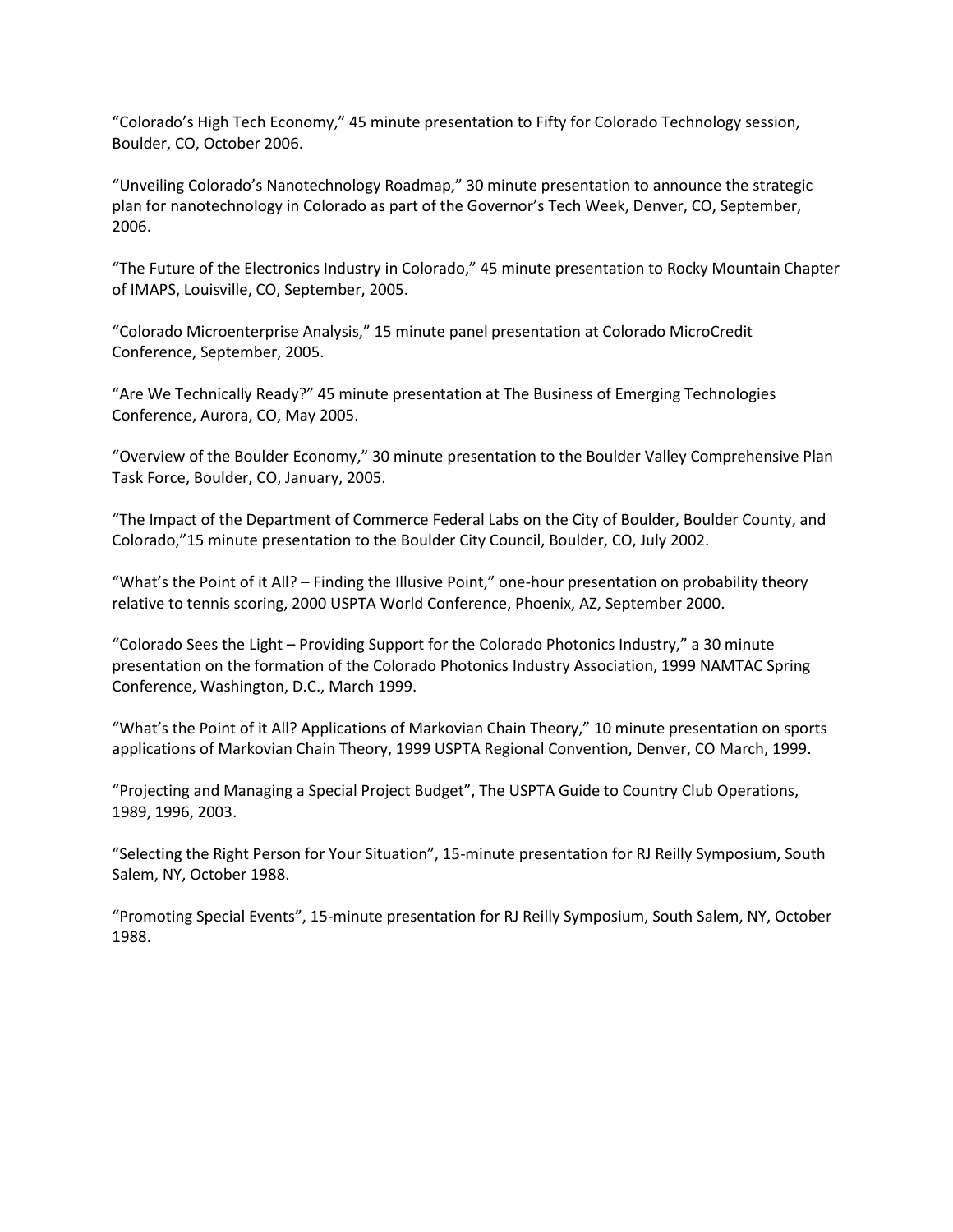## **Publications**

The following list includes a portion of the projects, competitive analyses, or assessments in which Gary Horvath was the primary investigator or significant contributor to the study.

## **Ongoing Publications**

*Colorado Business Economic Outlook*, prepared annual forecast booklet, presentation, and speech, as well as 30 to 50 presentations throughout the year, 1996 to 2010. *Colorado Business Review*, Technical Advisor and Contributor, 1997 to 2010. *Colorado Photonics Directory and Industry Analysis*, Editor, September 2006-2007, September 2004- 2005, September 2002-2003, June 2000-2001, June 1998, June 1997. *Colorado Directory of Manufacturing*, Editor, 2000.

## **Advanced Technology**

A Roadmap for Nanotechnology in Colorado. Homeland Security Research in Colorado. Impact of the Aerospace Industry on Boulder County. CCHE TAG Evaluation (CUBAC). Summary of Findings for Public Sector Multi Use Network Project. Economic Impact for Colorado Companies, A Survey of Colorado SBIR Award Winners. University-Industry Seed Grant Program, completed three years. Colorado Technology Survey – Company Development and Plans Needs. Colorado Technology Survey – Research Related Information.

## **Agriculture**

Impact of the National Western Stock Show on Colorado. The Impact of a Proposed Cheese Factory on Yuma County. Impact Study of the Hog Industry on Yuma County.

## **Blog** *- Research and the Real World*

Prepared a blog for the CU BRD three times a month about the Colorado economy and research conducted by group, 1 year.

## **Construction**

Colorado's Construction Industry - Impact Beyond the Hammers and Nails Competitive Analysis of Cement Industry.

#### **Economic Development**

(Confidential) Regional Competitive Data Analysis Broomfield City and County Economic Base Analysis. US Enterprise Zone Benchmarks. Incentivize Success. Economic and Fiscal Impact of the Proposed Job Creation Program on the State of Colorado. Economic Drivers: City of Boulder, Boulder County, Colorado. Mayor's Office of Economic Development and International Trade Performance Survey. (Confidential) Bank Market Feasibility Study. Entrepreneur Resource Program Review, September, completed 2 years. Impact Study of IBM on Rochester Minnesota. Impact Study of IBM on Boulder County and Colorado.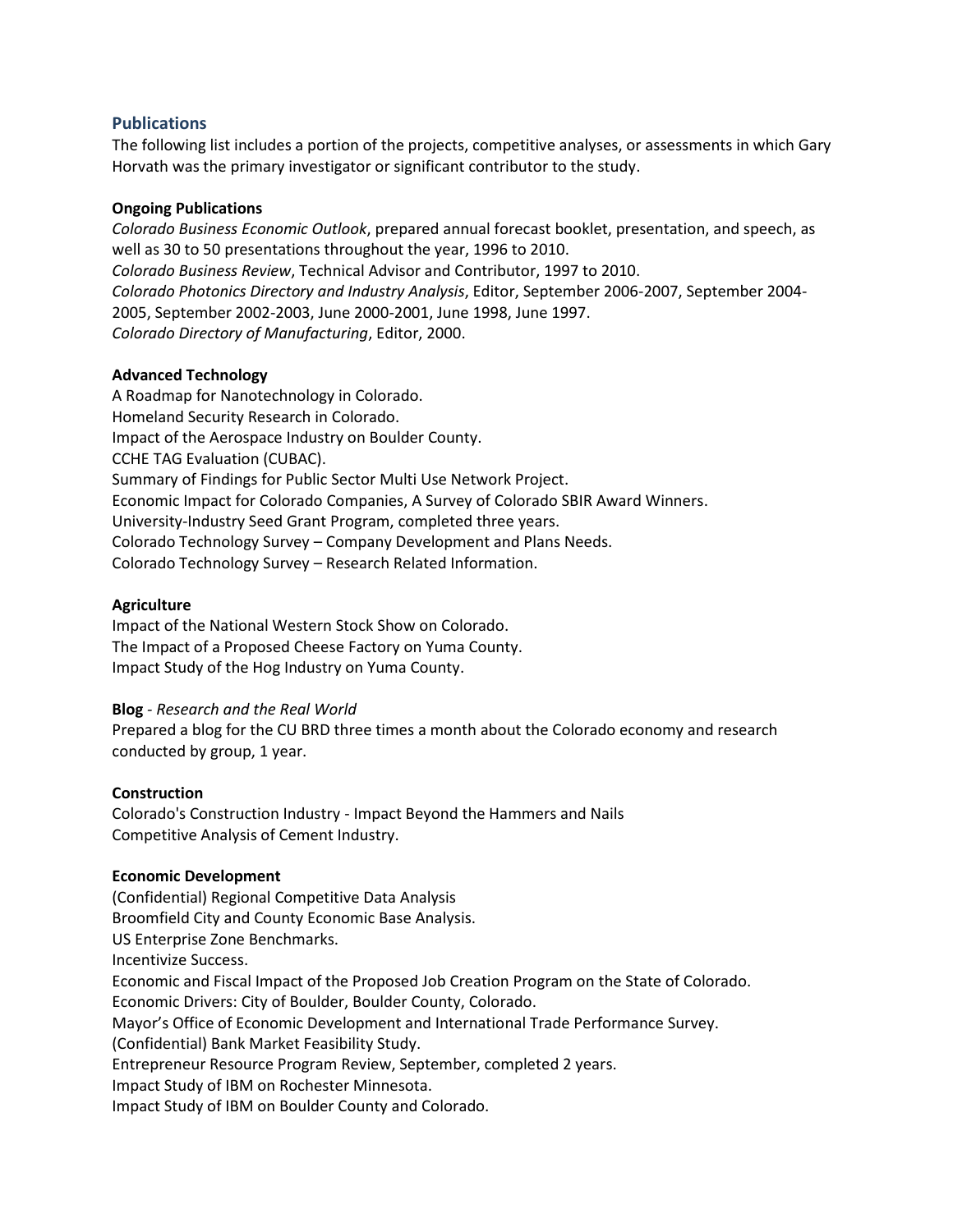#### **Economic Performance**

cber.co monthly economic reviews July 2010 to current. cber.co Colorado Economic Forecast 2012 to current. cber.co Analysis of Colorado and U.S. Gross Domestic Product by Sector Through 2012. cber.co Why the Weak Recovery?. cber.co State and Federal Data Sets. cber.co Are We Better Off Now Than We Were Four Years Ago? cber.co Analysis of Colorado Gross Domestic Product, 1997 to 2011. cber.co Real GDP and Colorado Employment Analysis cber.co The Colorado Economy Ten Years After September 11, 2001. Accuracy of the Colorado Business Economic Outlook Forecast.

#### **Entrepreneurships/Startups**

cber.co Where's the Startups?

#### **Federal Facilities**

CO-LABS Economic Impact Study: The Impact of Federally Funded Research Laboratories in Colorado. Impact of Federal Facilities on Denver Metro Area. Impact of the Federal Laboratories on Boulder County.

#### **Film Industry**

Summary of the Impact of Film Incentives on the Colorado Economy and on Public Revenues. Impact of the Film Industry on Colorado.

### **Health Care**

Hospital Selection Survey. University of Colorado Faculty and Staff Medical Plans Survey, completed 2 years.

## **Impact Analyses (Mini-studies conducted on behalf of EDCC)**

(Four studies - Confidential) Impact of Major Company on Colorado County and the State. Economic Impact of Coal Industry on Yampa-White River Basin. (Confidential) Economic Impact of Two Projects on a Rural Community. Economic Impact of Construction Project and Operations of Columbine Middle School Economic Impact of Recreation Facility on Estes Park Colorado. Economic Impact of Retail Project in Yuma County. (Confidential ) Economic Impact of Retail Project on Rural Community.

## **Manufacturing**

cber.co 2013 Colorado Manufacturing Review (mini-report). cber.co Manufacturing Review Through 2012 (mini-report). (Confidential) Company/Industry Economic Impact Analysis Colorado Manufacturing 2011. Mid-America Manufacturing Technology Center Marketing Assessment. The Colorado Manufacturing Competitiveness Planning Project Focus Group Report.

#### **Non Profits**

Economic Impact Analysis of the Broomfield United Methodist Church.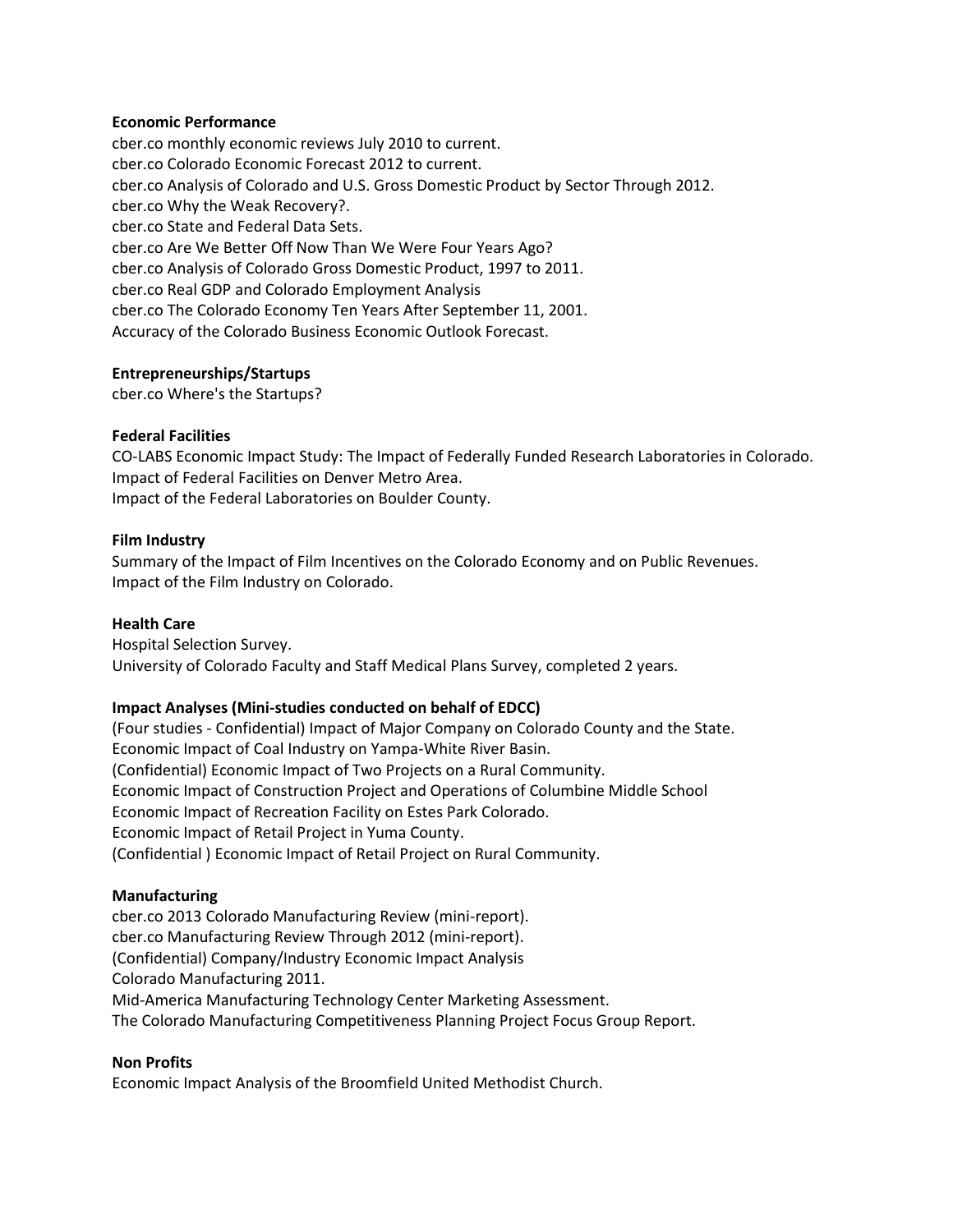### **Ongoing Research Projects**

Impact of the Colorado International Trade Office, completed 15 years. Colorado Business Leaders Confidence Index Series, completed 7 years. Boulder County Leading Economic Indicator Series, completed 9 years (CU), 1+ year. Topical Analyses for Fifty for Colorado Program, completed 3 years.

#### **Renewable Energy**

Renewable Energy Tourism Initiative (RETI). Impact Study of the Renewable Energy Industry on Colorado.

#### **Retail**

Satisfaction and Retail Sales Leakage Analysis - Fort Morgan and Morgan County. Fiscal and Economic Impact Analysis of Home Depot on the City Of Longmont. Economic Impact of Parker Days on the City of Parker, Colorado.

#### **State Economy**

Colorado Data Mining Project. Analysis of Microenterprise Business Segment in Colorado. Colorado's Economic Opportunities: Today, Tomorrow, and the Future. Long Term Prospects for the Denver Metro and Colorado Economies. Technology, Innovation, and Economic Growth in Colorado.

#### **Technologies**

Market Assessment for Electronic Lead Monitor. Market Assessment for Magnetic Resin Recovery and Removal Process. Market Assessment for Phi-Theta Precision Gage. Market Assessment for Non-Contact Contour Precision Gage. Market Assessment for Precision Contour Gage. Market Assessment for X-Z Theta Cutting Method. Market Assessment for Pneumatic Tube Conveyance Systems. Market Assessment for Vortex Chip Handling System. Market Assessment for Robot Tool Exchange System. Market Assessment for Binary Phase Diagram Software.

#### **Tourism**

Survey of Visitors to the Colorado Welcome Centers. Off-Leash Area User Study: Cherry Creek State Park and Chatfield State Park. A Survey of Colorado Recreation Trends, Issues, and Needs. Economic Impact of the Arts on Aspen and Snowmass.

#### **University Programs**

Perceptions of the University of Colorado (by alumni, private sector, business leaders, and guidance counselors).

Survey of President's Club and Chancellor's Society Donors.

Needs Assessment for the University Of Colorado at Boulder Alumni Association.